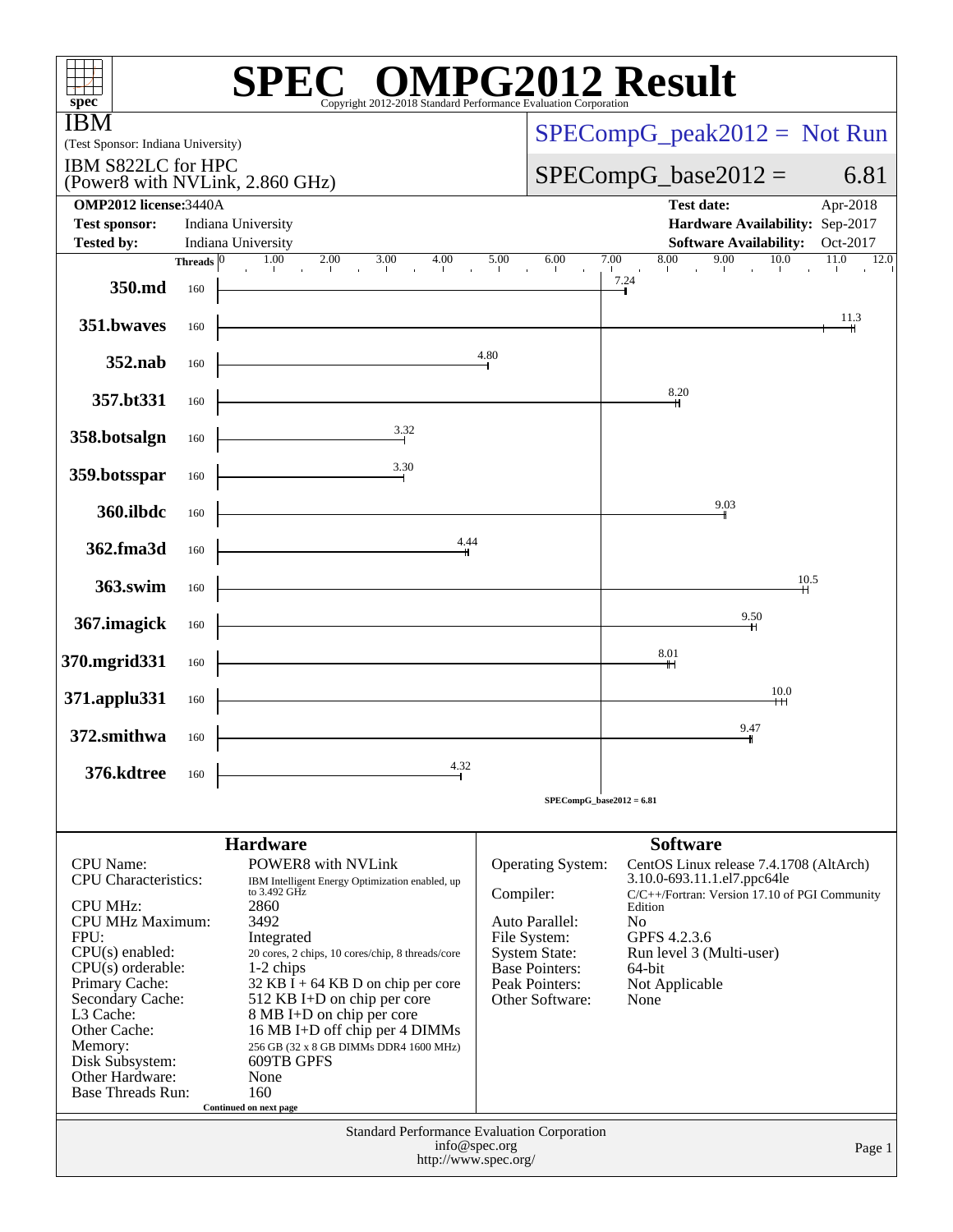| <b>IBM</b>                                                                                                                                                                                                                                                                                                                                                                                           | $SPECompG_peak2012 = Not Run$                                                 |                                    |       |                               |       |                                                                                                                         |               |                        |  |              |                                                                                                          |              |                |              |
|------------------------------------------------------------------------------------------------------------------------------------------------------------------------------------------------------------------------------------------------------------------------------------------------------------------------------------------------------------------------------------------------------|-------------------------------------------------------------------------------|------------------------------------|-------|-------------------------------|-------|-------------------------------------------------------------------------------------------------------------------------|---------------|------------------------|--|--------------|----------------------------------------------------------------------------------------------------------|--------------|----------------|--------------|
| (Test Sponsor: Indiana University)<br>IBM S822LC for HPC                                                                                                                                                                                                                                                                                                                                             |                                                                               |                                    |       |                               |       |                                                                                                                         |               |                        |  |              |                                                                                                          |              |                |              |
| (Power8 with NVLink, 2.860 GHz)                                                                                                                                                                                                                                                                                                                                                                      |                                                                               |                                    |       |                               |       |                                                                                                                         |               |                        |  |              | $SPECompG_base2012 =$                                                                                    |              |                | 6.81         |
| <b>OMP2012</b> license: 3440A<br>Apr-2018<br><b>Test date:</b>                                                                                                                                                                                                                                                                                                                                       |                                                                               |                                    |       |                               |       |                                                                                                                         |               |                        |  |              |                                                                                                          |              |                |              |
|                                                                                                                                                                                                                                                                                                                                                                                                      | Hardware Availability: Sep-2017<br><b>Test sponsor:</b><br>Indiana University |                                    |       |                               |       |                                                                                                                         |               |                        |  |              |                                                                                                          |              |                |              |
| Indiana University<br><b>Software Availability:</b><br>Oct-2017<br><b>Tested by:</b>                                                                                                                                                                                                                                                                                                                 |                                                                               |                                    |       |                               |       |                                                                                                                         |               |                        |  |              |                                                                                                          |              |                |              |
| Minimum Peak Threads:<br>$-$<br><b>Maximum Peak Threads:</b><br>$\mathbf{u}$                                                                                                                                                                                                                                                                                                                         |                                                                               |                                    |       |                               |       |                                                                                                                         |               |                        |  |              |                                                                                                          |              |                |              |
| <b>Results Table</b>                                                                                                                                                                                                                                                                                                                                                                                 |                                                                               |                                    |       |                               |       |                                                                                                                         |               |                        |  |              |                                                                                                          |              |                |              |
| <b>Benchmark</b>                                                                                                                                                                                                                                                                                                                                                                                     |                                                                               | <b>Threads</b> Seconds             | Ratio | <b>Base</b><br><b>Seconds</b> | Ratio | <b>Seconds</b>                                                                                                          | Ratio         | <b>Threads Seconds</b> |  | <b>Ratio</b> | <b>Peak</b><br><b>Seconds</b>                                                                            | <b>Ratio</b> | <b>Seconds</b> | <b>Ratio</b> |
| 350.md                                                                                                                                                                                                                                                                                                                                                                                               | 160                                                                           | 638                                | 7.26  | 639                           | 7.24  | 640                                                                                                                     | 7.23          |                        |  |              |                                                                                                          |              |                |              |
| 351.bwayes                                                                                                                                                                                                                                                                                                                                                                                           | 160                                                                           | 421                                | 10.8  | 400                           | 11.3  | 402                                                                                                                     | 11.3          |                        |  |              |                                                                                                          |              |                |              |
| 352.nab                                                                                                                                                                                                                                                                                                                                                                                              | 160                                                                           | 810                                | 4.80  | 810                           | 4.80  | 809                                                                                                                     | 4.81          |                        |  |              |                                                                                                          |              |                |              |
| 357.bt331                                                                                                                                                                                                                                                                                                                                                                                            | 160                                                                           | 577                                | 8.22  | 583                           | 8.14  | 578                                                                                                                     | 8.20          |                        |  |              |                                                                                                          |              |                |              |
| 358.botsalgn                                                                                                                                                                                                                                                                                                                                                                                         | 160                                                                           | 1309                               | 3.32  | 1309                          | 3.32  | 1309                                                                                                                    | 3.32          |                        |  |              |                                                                                                          |              |                |              |
| 359.botsspar                                                                                                                                                                                                                                                                                                                                                                                         | 160                                                                           | 1590                               | 3.30  | 1587                          | 3.31  | 1591                                                                                                                    | 3.30          |                        |  |              |                                                                                                          |              |                |              |
| 360.ilbdc                                                                                                                                                                                                                                                                                                                                                                                            | 160                                                                           | 396                                | 9.00  | 394                           | 9.03  | 394                                                                                                                     | 9.03          |                        |  |              |                                                                                                          |              |                |              |
| 362.fma3d                                                                                                                                                                                                                                                                                                                                                                                            | 160                                                                           | 863                                | 4.40  | 856                           | 4.44  | 851                                                                                                                     | 4.47          |                        |  |              |                                                                                                          |              |                |              |
| 363.swim                                                                                                                                                                                                                                                                                                                                                                                             | 160                                                                           | 436                                | 10.4  | 432                           | 10.5  | 432                                                                                                                     | 10.5          |                        |  |              |                                                                                                          |              |                |              |
| 367. imagick                                                                                                                                                                                                                                                                                                                                                                                         | 160                                                                           | 741                                | 9.49  | 740                           | 9.50  | 735                                                                                                                     | 9.57          |                        |  |              |                                                                                                          |              |                |              |
| 370.mgrid331                                                                                                                                                                                                                                                                                                                                                                                         | 160                                                                           | 544                                | 8.12  | 551                           | 8.01  | 553                                                                                                                     | 8.00          |                        |  |              |                                                                                                          |              |                |              |
| 371.applu331                                                                                                                                                                                                                                                                                                                                                                                         | 160                                                                           | 599                                | 10.1  | 611                           | 9.93  | 605                                                                                                                     | 10.0          |                        |  |              |                                                                                                          |              |                |              |
| 372.smithwa                                                                                                                                                                                                                                                                                                                                                                                          | 160                                                                           | 565                                | 9.49  | 567                           | 9.46  | 566                                                                                                                     | 9.47          |                        |  |              |                                                                                                          |              |                |              |
| 376.kdtree                                                                                                                                                                                                                                                                                                                                                                                           | 160                                                                           | 1042                               | 4.32  | 1041                          | 4.32  | 1040                                                                                                                    | 4.33          |                        |  |              |                                                                                                          |              |                |              |
|                                                                                                                                                                                                                                                                                                                                                                                                      |                                                                               |                                    |       |                               |       |                                                                                                                         |               |                        |  |              | Results appear in the order in which they were run. Bold underlined text indicates a median measurement. |              |                |              |
|                                                                                                                                                                                                                                                                                                                                                                                                      |                                                                               |                                    |       |                               |       | <b>Platform Notes</b>                                                                                                   |               |                        |  |              |                                                                                                          |              |                |              |
| Sysinfo program /gpfs/homeb/padc/padc021/spec/omp2012-1.1-run/Docs/sysinfo<br>Revision 563 of 2016-06-10 (097295389cf6073d8c3b03fa376740a5)<br>running on juronc17.juron.dns.zone Sat Apr 21 17:41:18 2018<br>This section contains SUT (System Under Test) info as seen by<br>some common utilities. To remove or add to this section, see:<br>http://www.spec.org/omp2012/Docs/config.html#sysinfo |                                                                               |                                    |       |                               |       |                                                                                                                         |               |                        |  |              |                                                                                                          |              |                |              |
| From /proc/cpuinfo<br>clock: 4023.000000MHz<br>machine: PowerNV 8335-GTB<br>$model: 8335-GTB$<br>platform: PowerNV<br>revision : $1.0$ (pvr 004c 0100)<br>cpu: POWER8NVL (raw), altivec supported<br>$^\star$                                                                                                                                                                                        |                                                                               |                                    |       |                               |       |                                                                                                                         |               |                        |  |              |                                                                                                          |              |                |              |
| *<br>*<br>*<br>$\star$                                                                                                                                                                                                                                                                                                                                                                               |                                                                               | count chips/cores for this system. |       |                               |       | 0 "physical id" tags found. Perhaps this is an older system,<br>or a virtualized system. Not attempting to guess how to |               |                        |  |              |                                                                                                          |              |                |              |
|                                                                                                                                                                                                                                                                                                                                                                                                      |                                                                               | 160 "processors"                   |       |                               |       | Continued on next page                                                                                                  |               |                        |  |              | cores, siblings (Caution: counting these is hw and system dependent.                                     |              | The            |              |
|                                                                                                                                                                                                                                                                                                                                                                                                      |                                                                               |                                    |       |                               |       | <b>Standard Performance Evaluation Corporation</b>                                                                      | info@spec.org |                        |  |              |                                                                                                          |              |                | Page 2       |

<http://www.spec.org/>

### Page 2

**[SPEC OMPG2012 Result](http://www.spec.org/auto/omp2012/Docs/result-fields.html#SPECOMPG2012Result)**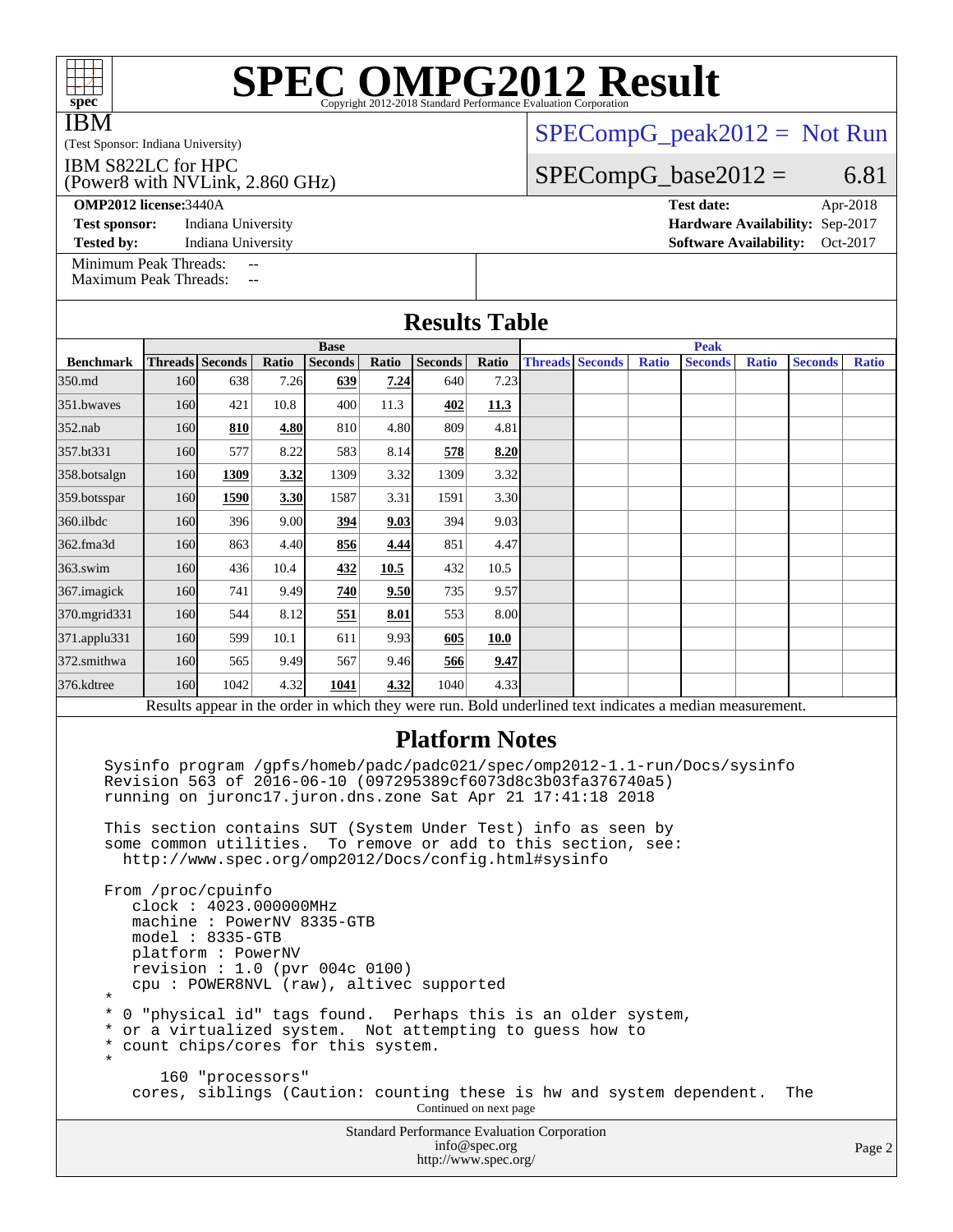

IBM

# **[SPEC OMPG2012 Result](http://www.spec.org/auto/omp2012/Docs/result-fields.html#SPECOMPG2012Result)**

(Test Sponsor: Indiana University)

 $SPECompG_peak2012 = Not Run$  $SPECompG_peak2012 = Not Run$ 

IBM S822LC for HPC

 $SPECompG_base2012 = 6.81$  $SPECompG_base2012 = 6.81$ 

**[Test sponsor:](http://www.spec.org/auto/omp2012/Docs/result-fields.html#Testsponsor)** Indiana University **[Hardware Availability:](http://www.spec.org/auto/omp2012/Docs/result-fields.html#HardwareAvailability)** Sep-2017 **[Tested by:](http://www.spec.org/auto/omp2012/Docs/result-fields.html#Testedby)** Indiana University **[Software Availability:](http://www.spec.org/auto/omp2012/Docs/result-fields.html#SoftwareAvailability)** Oct-2017

(Power8 with NVLink, 2.860 GHz)

**[OMP2012 license:](http://www.spec.org/auto/omp2012/Docs/result-fields.html#OMP2012license)**3440A **[Test date:](http://www.spec.org/auto/omp2012/Docs/result-fields.html#Testdate)** Apr-2018

### **[Platform Notes \(Continued\)](http://www.spec.org/auto/omp2012/Docs/result-fields.html#PlatformNotes)**

 following excerpts from /proc/cpuinfo might not be reliable. Use with caution.)

 From /proc/meminfo MemTotal: 267801664 kB HugePages\_Total: 0 Hugepagesize: 16384 kB

 From /etc/\*release\* /etc/\*version\* centos-release: CentOS Linux release 7.4.1708 (AltArch) centos-release-upstream: Derived from Red Hat Enterprise Linux 7.4 (Source) os-release: NAME="CentOS Linux" VERSION="7 (AltArch)" ID="centos" ID\_LIKE="rhel fedora" VERSION\_ID="7" PRETTY\_NAME="CentOS Linux 7 (AltArch)" ANSI\_COLOR="0;31" CPE\_NAME="cpe:/o:centos:centos:7" redhat-release: CentOS Linux release 7.4.1708 (AltArch) system-release: CentOS Linux release 7.4.1708 (AltArch) system-release-cpe: cpe:/o:centos:centos:7 uname -a: Linux juronc17.juron.dns.zone 3.10.0-693.11.1.el7.ppc64le #1 SMP Mon Dec 4 15:48:14 GMT 2017 ppc64le ppc64le ppc64le GNU/Linux run-level 3 Apr 10 19:41 SPEC is set to: /gpfs/homeb/padc/padc021/spec/omp2012-1.1-run

Type Size Used Avail Use% Mounted on homeb gpfs 609T 498T 111T 82% /gpfs/homeb

(End of data from sysinfo program)

### **[General Notes](http://www.spec.org/auto/omp2012/Docs/result-fields.html#GeneralNotes)**

Environment:

## **[Base Compiler Invocation](http://www.spec.org/auto/omp2012/Docs/result-fields.html#BaseCompilerInvocation)**

[C benchmarks](http://www.spec.org/auto/omp2012/Docs/result-fields.html#Cbenchmarks): [pgcc](http://www.spec.org/omp2012/results/res2018q2/omp2012-20180605-00147.flags.html#user_CCbase_pgcc_l)

[C++ benchmarks:](http://www.spec.org/auto/omp2012/Docs/result-fields.html#CXXbenchmarks) [pgc++](http://www.spec.org/omp2012/results/res2018q2/omp2012-20180605-00147.flags.html#user_CXXbase_pgcpp_l_e5fc4a0ead554906661557a60ef932e8)

Continued on next page

Standard Performance Evaluation Corporation [info@spec.org](mailto:info@spec.org) <http://www.spec.org/>